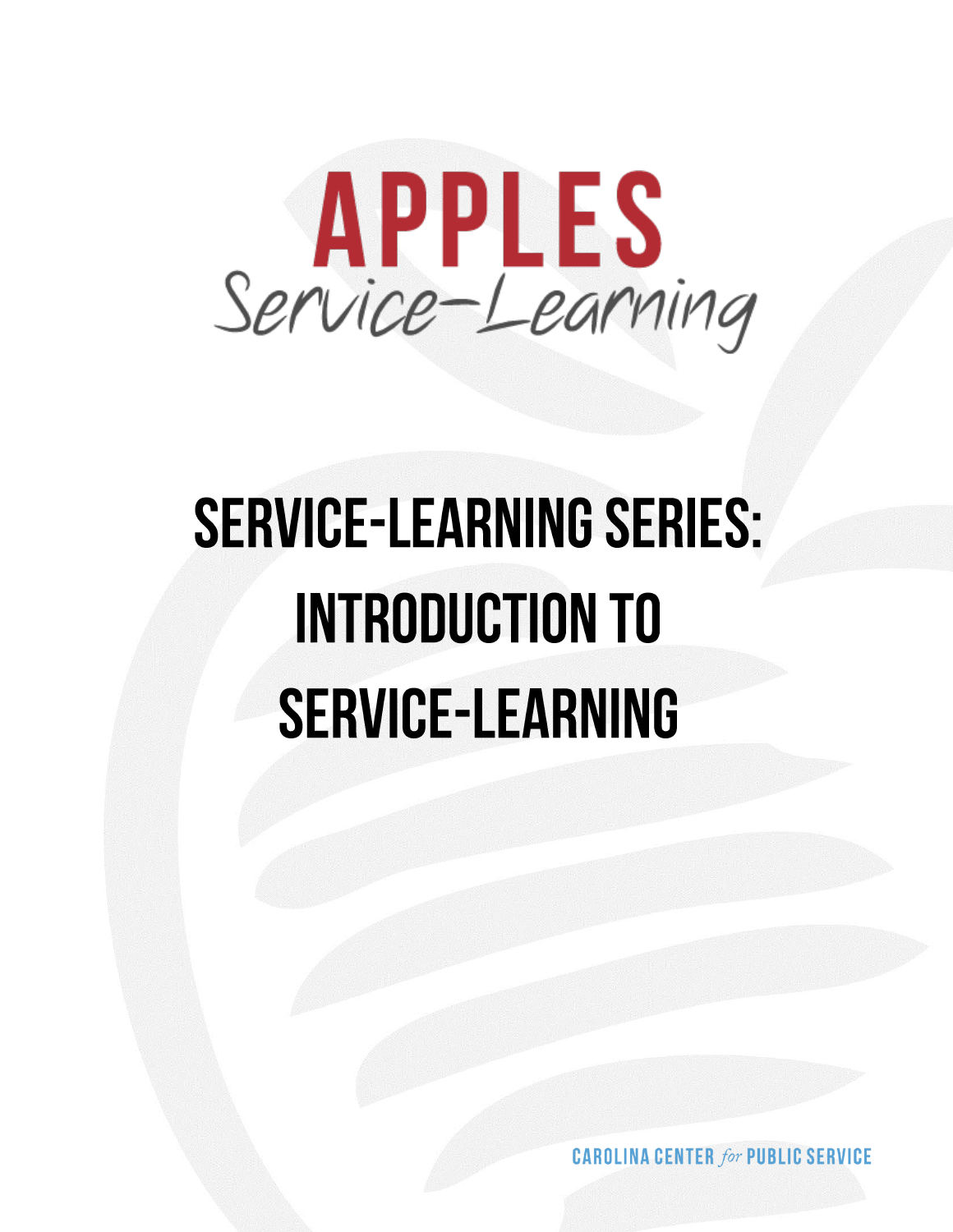# Table of Contents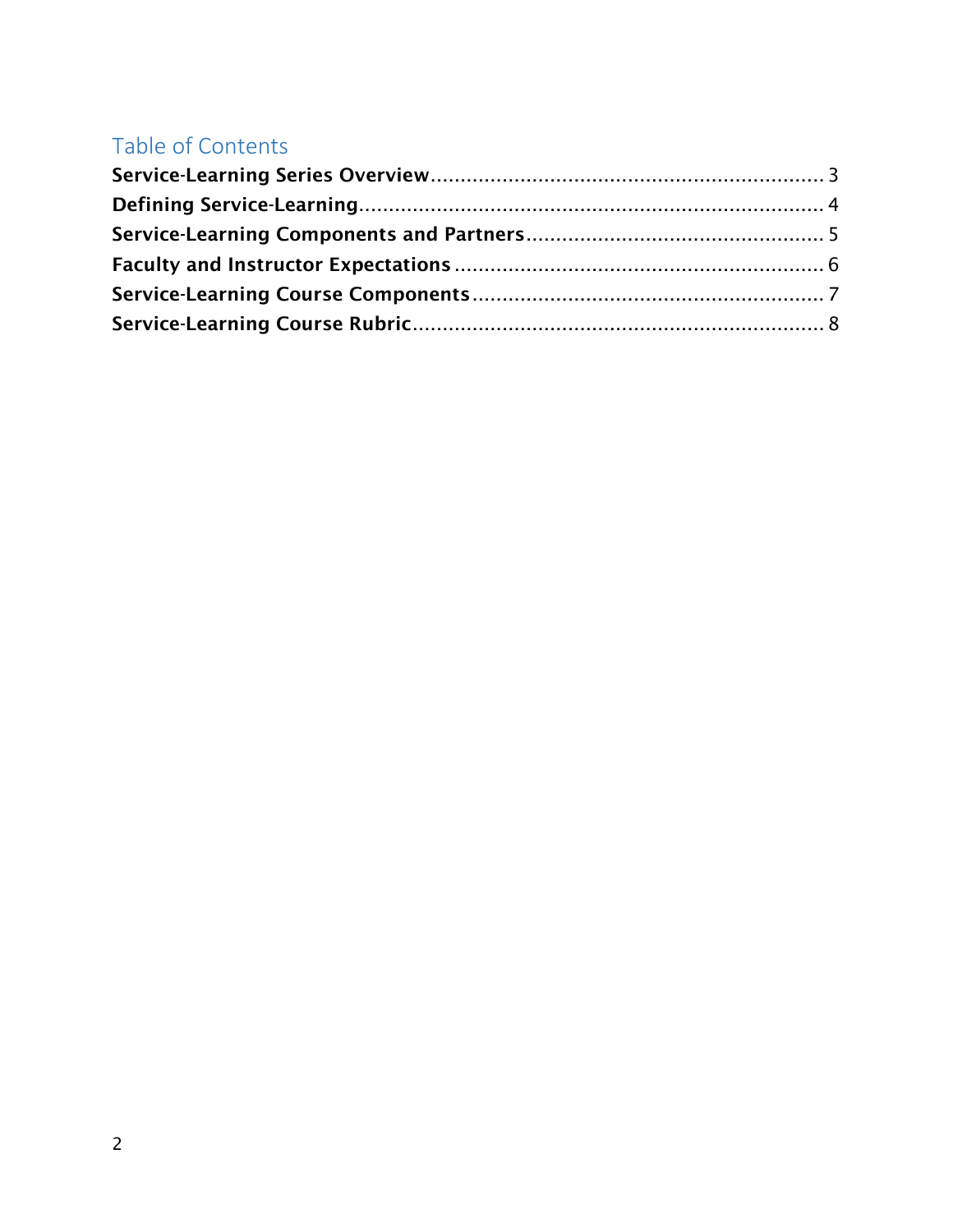## <span id="page-2-0"></span>Service-Learning Series Overview

This pedagogy guide offers foundational information about service-learning practice and implementation. It serves as both reference documents and a set of primers on the possibilities for service-learning inside and outside of the classroom. The series provides information on planning and designing service-learning courses, developing community partnerships, resources for service-learning written reflections and examples of forms that facilitate service-learning activities.

### **Introduction to Service-Learning**

- Defining Service-Learning
- Faculty and Instructor Expectations
- Service-Learning Course Components
- Service-Learning Course Rubric

### **Course Planning and Design**

- Course Planning Timeline
- Service-Learning Syllabi
- Course Goals and Objectives
- Bloom's Taxonomy Verb List
- Assessment and Evaluation

### **Community Partnerships**

- How Does Service-Learning Differ from Volunteering?
- Community Partnership Models
- How APPLES Can Help You Get Started
- Best Practices of Service-Learning Partnerships
- Developing Community Partner Relationships
- Meeting with New Community Partners
- Community Partnership Agreement

### **Reflection Resources**

- Written reflections and the DEAL model
- Reflection through writing resources

### **Service Learning Forms**

- Student Service Learning Agreement
- Choosing a Community Partner
- Service Learning Time Log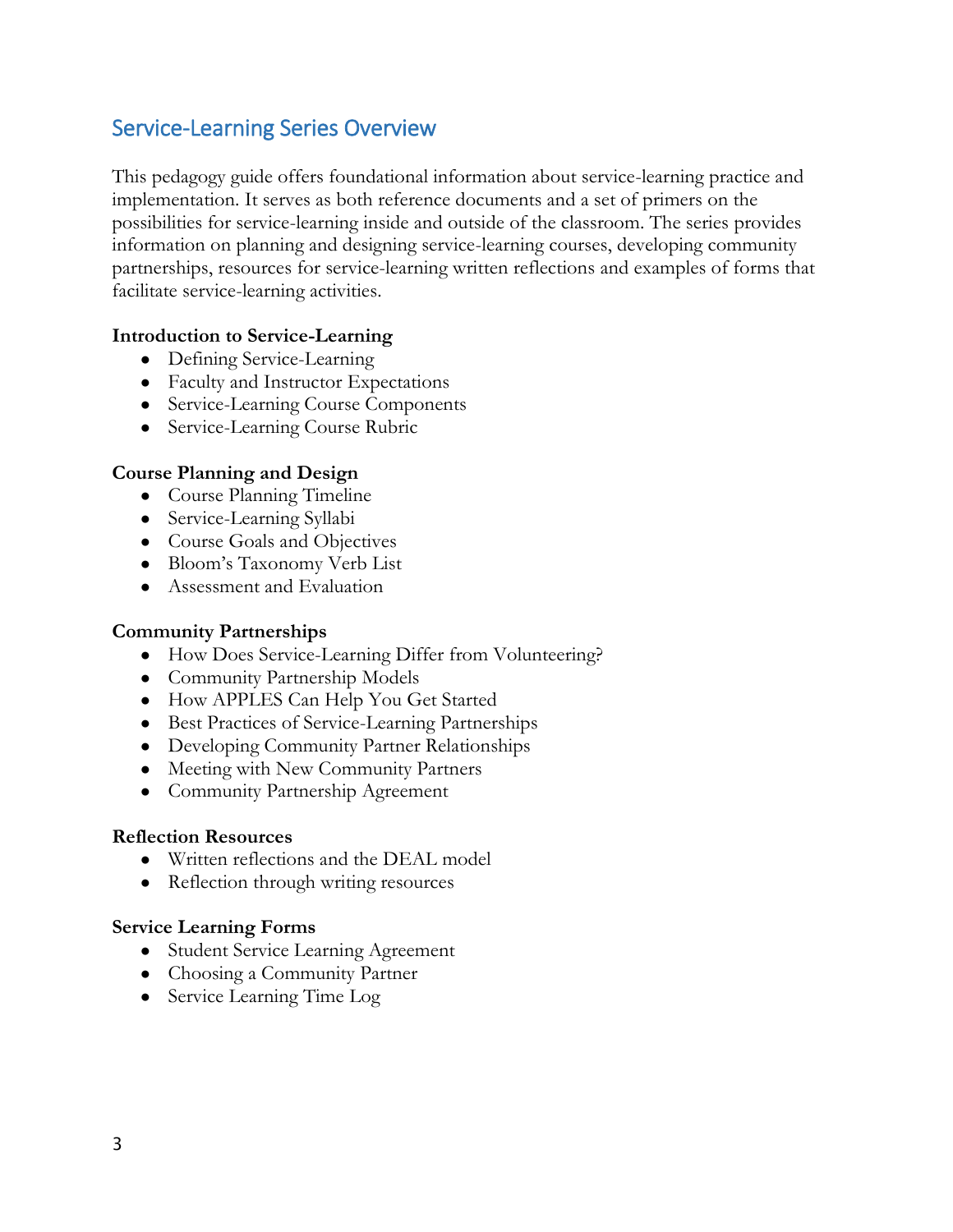## <span id="page-3-0"></span>Defining Service-Learning

Although specific understandings of service-learning pedagogy have varied as the field has grown, the range of definitions has begun to converge on several core characteristics of service-learning. Below is the adapted definition used by the APPLES Service-Learning program:

Service-learning is a course-based educational experience in which students participate in an organized service activity that meets identified community needs and integrates the service activity in such a way as to gain further understanding of course content, a broader appreciation of the discipline and an enhanced sense of personal values and civic responsibility.

> *~ Adapted from Bringle, R., Hatcher, J., & MacIntosh, R. Analyzing Morton's Typology of Service Paradigms and Integrity. Michigan Journal of Community Service Learning. In press. [cf. Bringle & Hatcher, A Service-Learning Curriculum for Faculty. The Michigan Journal of Community Service-Learning, Fall 1995, II pp. 112-122.]*

Service-learning is not simply another active learning strategy; it changes the experience of teaching and learning for both students and faculty. The service component and the learning component should complement each other; neither should be favored at the expense of the other. Servicelearning courses should be as rigorous as non-service-learning sections of the same course.

Collaborative community partnerships are critical to a service-learning experience, as are well prepared students. Taking the time to invest in relationships with community partners and to prepare students results in deeper learning and creates the potential for ongoing connections.

Essential Components of Service-Learning

- Pedagogy embracing **experiential** and **reflective** education;
- Intentionally **integrates** academic learning and relevant community service;
- **Reciprocal** collaboration between campus and community partners;
- Purpose is to **enhance** learning and never to compromise academic **rigor**, and
- Includes **structured** time for critical reflection.

*"The APPLES program has dramatically transformed and improved my teaching. Every professor should teach an APPLES service-learning course."*

#### **Professor, Department of English and Comparative Literature**

*"I get the chance to teach and help students think about how their coursework has some relevance in the real world. It's exciting when students make those connections."*

#### **Associate Professor, Department of Public Policy**

*Materials adapted from: Center for Excellence in Curricular Engagement, NC State University*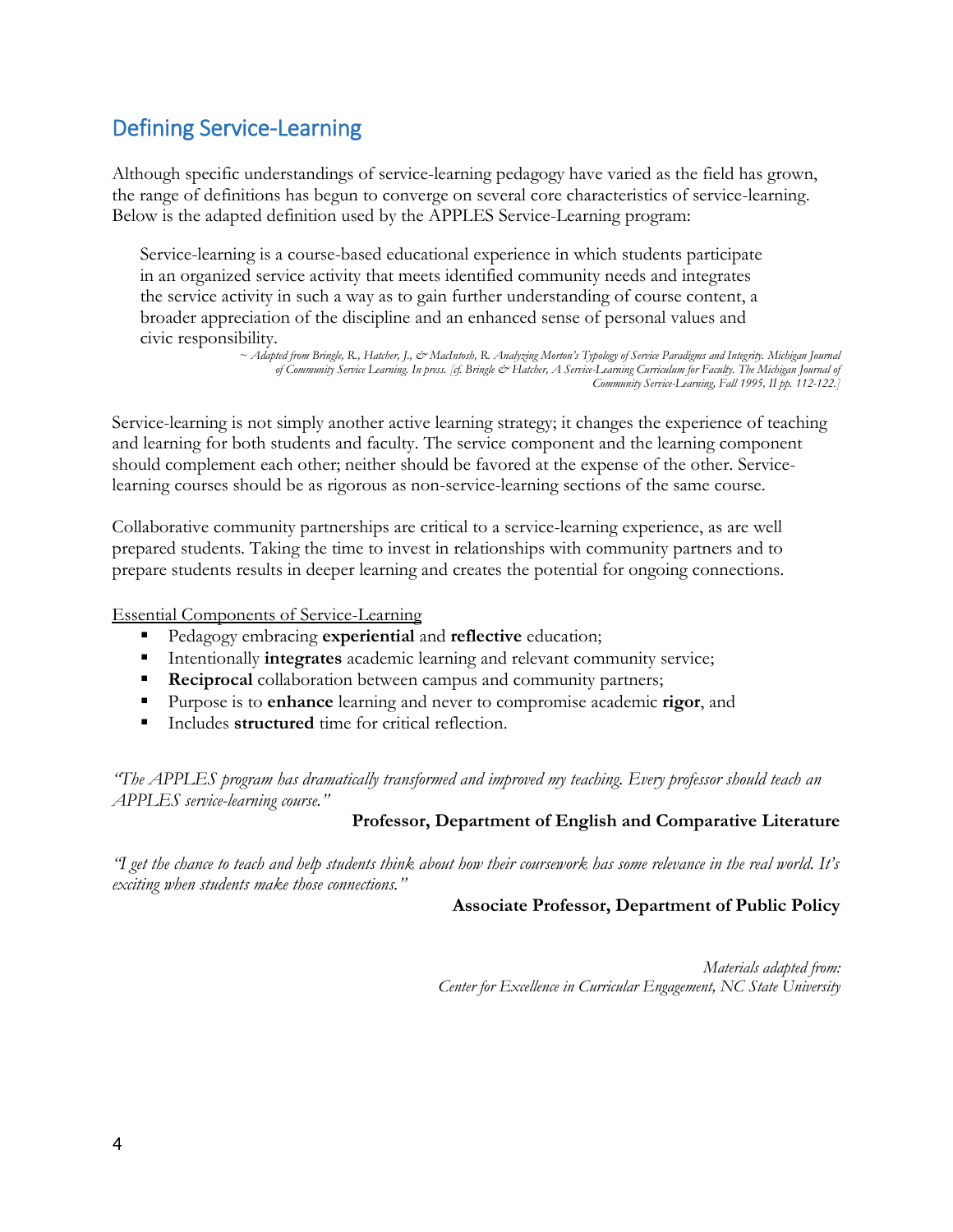## <span id="page-4-0"></span>Service-Learning Components and Partners



**Components of Service-Learning** Service-learning is a collaborative

service-icaring courses in<br>flexible in their roles and As a pedagogy, service-learning challenges and broadens traditional notions of teaching and learning. Through service-learning courses, the role of teacher, learner and partner are exchanged among the students, faculty and community members involved in the course. Additional notions are also challenged regarding volunteering, serving and partnering in communities. All partners in service-learning courses must be expectations, willing to serve as both teacher and learner throughout the process.

teaching and learning strategy designed to promote academic enhancement, personal growth and civic engagement. Students render meaningful service in community settings that present them with experiences related to academic material. Through the course design, which includes critical reflection, students examine their service and articulate specific learning outcomes, thus enhancing the quality of their learning and service experience.

**Partners in Service-Learning**



*Materials adapted from: Center for Excellence in Curricular Engagement, North Carolina State University*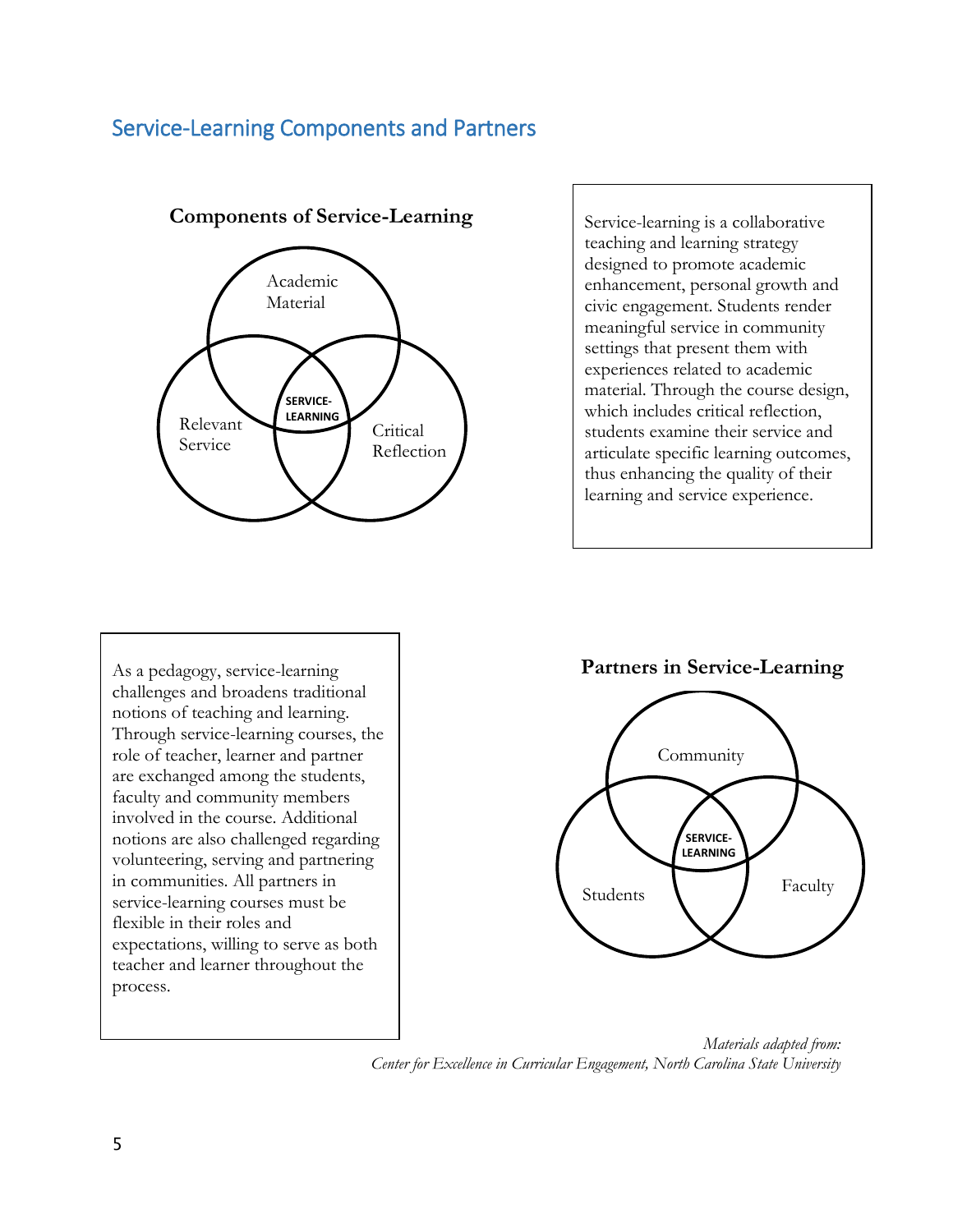## <span id="page-5-0"></span>Faculty and Instructor Expectations

### **Teaching and learning**

#### *Utilize service-learning as a pedagogy, not simply a learning tool.*

As a pedagogy, service-learning transforms both the teaching and learning experience for faculty and students. Service-learning should not be considered a separate course component, but rather integrated throughout the structure of the syllabus and class activities with identified learning outcomes and assessment.

### **Partnerships**

#### *Create and maintain authentic partnerships with community organizations.*

Meaningful partnerships are established through relationships, which begin with open and regular communication. This includes having conversations with community partners about how each of the course goals and needs can be aligned with one another. In addition, faculty and instructors are expected to send the course syllabi to all community partners and maintain ongoing contact throughout the semester. A discussion between faculty and community partners should determine if and how partners will evaluate students at the end of the semester.

#### **Preparing students**

#### *Cultivate the value of service-learning in the course*.

Including and integrating information about service-learning in the syllabus helps frame the experience for students and provide a better understanding of what to expect. Sending an email to enrolled students prior to the beginning of the semester can also help clarify information and expectations about service-learning and the course. APPLES offers information to include in syllabi or distribute through email. Time should be devoted during class to prepare students for serving and partnering with communities.

#### **Course registration and designation**

#### *Notify APPLES when you are teaching an APPLES course.*

Please notify APPLES each time an APPLES course will be taught one month before registration begins. Please submit the syllabus to APPLES to ensure the guidelines for service-learning designation are met. APPLES will then forward the syllabus to the Office of Undergraduate Curricula for consideration to fulfill the Experiential Education component.

#### **Acknowledgement**

#### *Identify your course as an APPLES course.*

In the event of any publication, presentation or media coverage relating to your course, we ask that the course is identified as an APPLES course and acknowledge APPLES for funding and/or course support.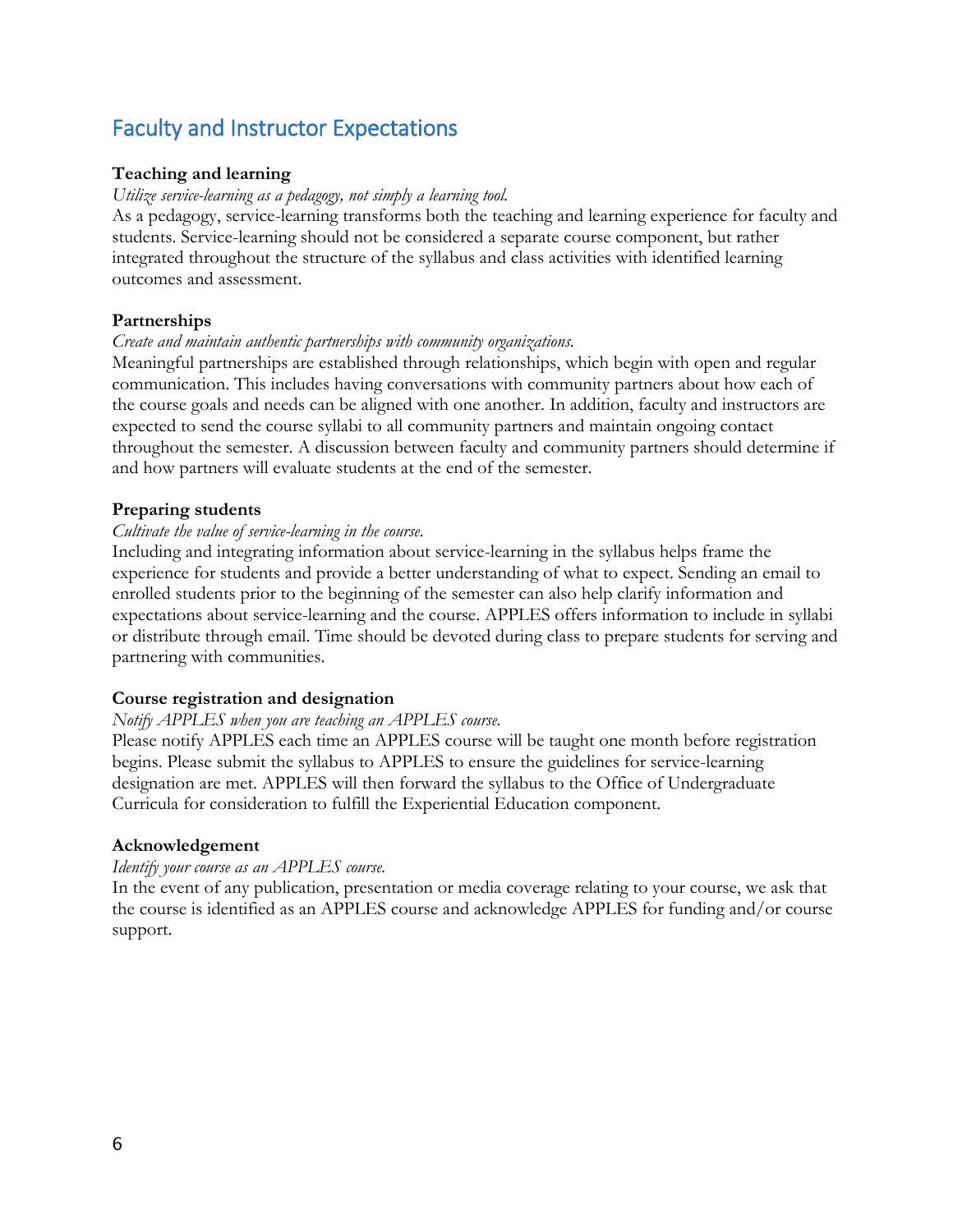## <span id="page-6-0"></span>Service-Learning Course Components

Each service-learning course is unique and driven by the academic content and goals established for the course. However, there are several basic practices and approaches that are expected to be a part of every service-learning course, which are outlined below.

#### **Relevance**

The community experience relates to the academic content of the course and is specifically identified by the community partner as beneficial.

#### **Purpose**

The goals and objectives of the service-learning experience are articulated, describing anticipated outcomes for both students and community partners.

#### **Partnership-building**

Faculty and instructors are expected to communicate with community partners prior to the start of the semester and throughout the semester. Service should be in and with the community, responding to community identified needs and opportunities and offer an opportunity for recipients to be involved in the evaluation of the service.

#### **Sustained service**

Students in the class provide a service to individuals, organizations, schools or other entities in the community, based on the terms set forth by a community organization. Student's commitment to a community organization should be for a minimum of 30 hours in the semester, ideally three to five hours a week over the course of 10 weeks.

#### **Preparation**

Service-learning experiences for students are detailed. This includes information about the community organization, their role as volunteers, and best practices for working in collaboration with community members.

#### **Integration**

Academic content and service experiences are integrated in both the teaching and assessment of student learning. Integrated content and experiences provide students with opportunities for critical reflection, an essential component in deepening learning for students.

#### **Discipline-centered**

Knowledge from the discipline enhances the understanding of the service experience and the service experience enhances understanding of academic content.

#### **Rigor and assessment**

The integration of service-learning does not compromise the academic rigor of the course and it offers a method to assess the learning derived from the service. Students are evaluated based on the evidence they have provided of what they have learned through academic products and not for participation in the service alone.